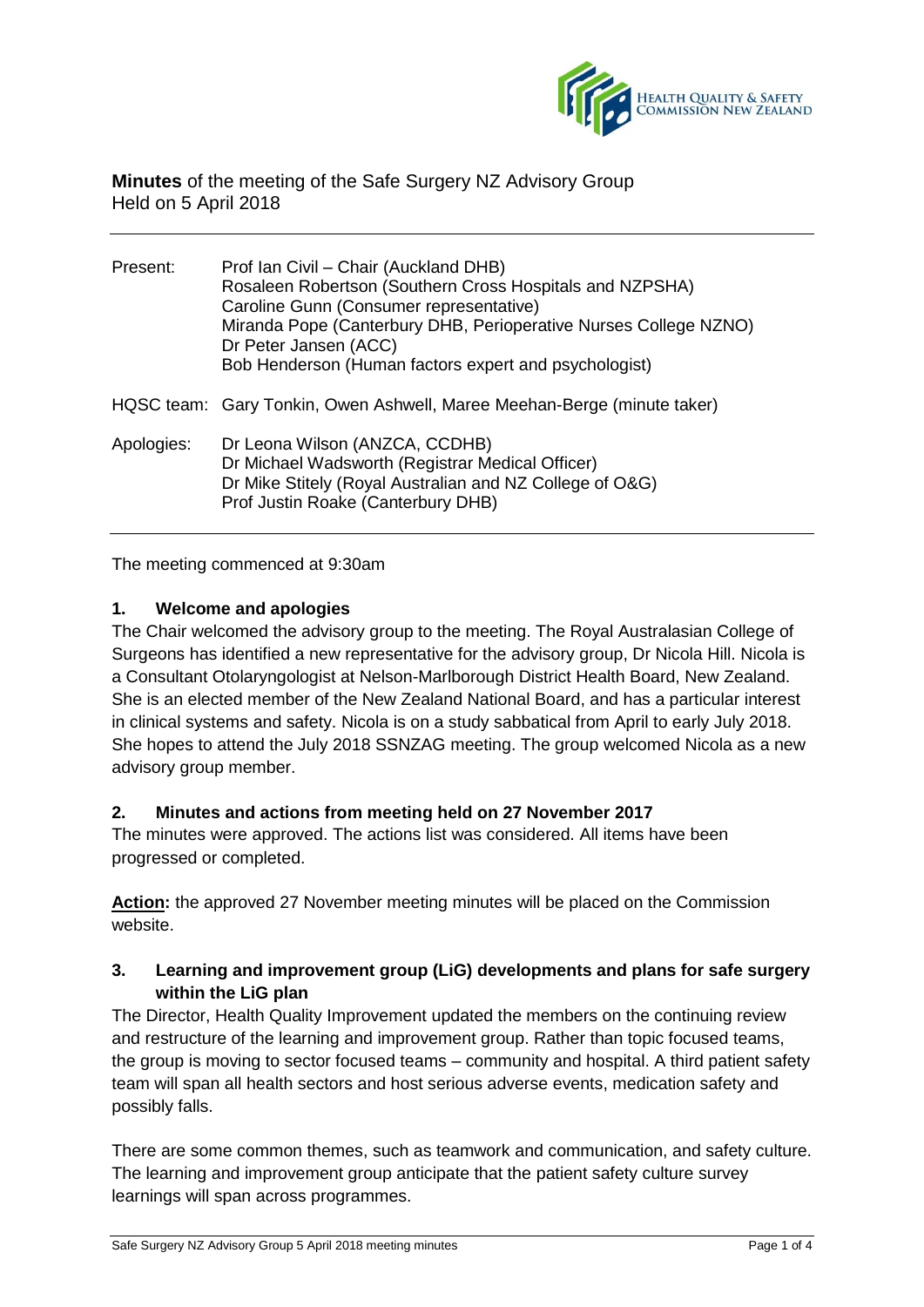The consumer representative raised a number of questions, about how the new structure will work in practical terms, and how will these developments relate back to consumers. The Director outlined that the consumer experience survey informs new quality improvement focus areas.

The private surgical hospital representative welcomed the information that the new hospital focused team will be guided to partner with private hospitals on all the relevant quality improvement initiatives. The private hospital representative recommended we brief the Ministry of Health HealthCERT about the programme and objectives. The Senior Portfolio Manager advised the group that we have a workshop in May with HealthCERT managers and auditors, providing information about each of the hospital focused QSMs and how they might include this data in their auditing process.

**Action:** the programme team will provide an update after the HealthCERT meeting.

### **4. Progress report**

The safe surgery monthly report to the end of March 2018 was received and discussed. The Safe Surgery NZ forums with Prof Berry went very well, with around 75 people attended in Auckland (15 March), 45 in Wellington (20 March) and 65 in Christchurch (22 March). We think Bill Berry was a very good draw card and appealed to doctors, nurses, anaesthetic technicians and quality and line managers.

Quality Hub has now contracted or is in conversation with 14 DHBs. We are working with their team to secure contracts from the outstanding 6 DHBs and they have been given a deadline of 9 April, at which time they will lose access to the app.

**Action:** the programme team will work with Quality Hub and DHB funding and service managers to ensure all 20 agree to a contract.

A contract has been agreed with the Centre for Learning and Research in Higher Education, Faculty of Education & Social Work at the University of Auckland to host the safe surgery online learning resources. There are two online tools, the new teamwork and communication training resource and the auditing recalibration tool.

**Action:** the programme team will work with the online platform host to provide access to safe surgery teams.

The quarter four (October to December) 2017 Quality Safety Marker (QSM) report has been published on the website. Two DHBs continue to be outliers; Taranaki DHB (data collection, uptake and engagement issues); and Waikato DHB (data collection issues). The Taranaki surgical team has previously declined a visit from the clinical lead and team. Waikato are missing a key champion, who has left the team, but also their auditor team numbers may need boosting.

**Action:** the programme team will work with outlier DHBs to support the full implementation of the safe surgery interventions.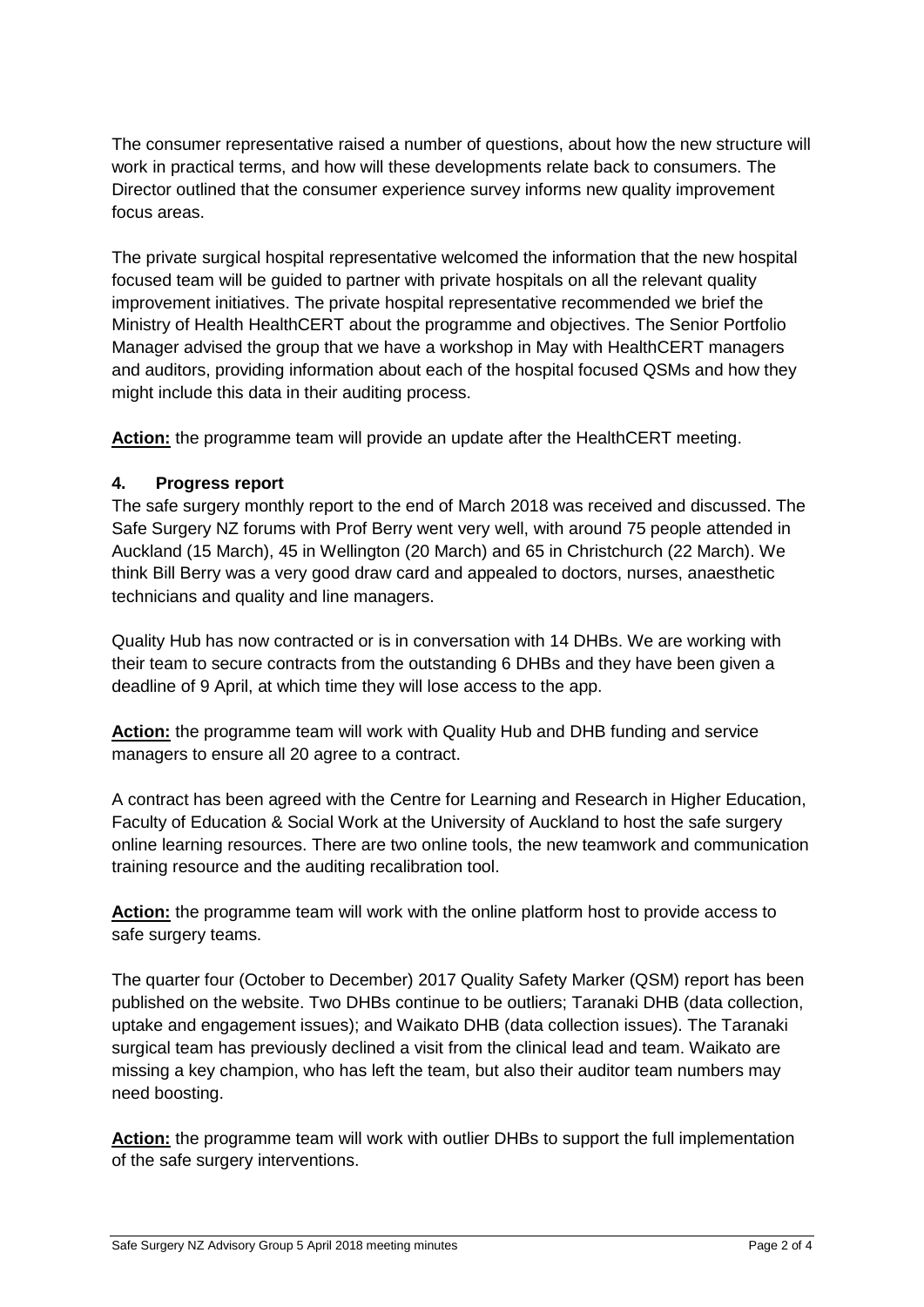The safe surgery team has developed an infographic, which was distributed at the Professor Bill Berry workshop series. The information highlights the programmes progress to date, with particular emphasis on improving venous thrombo-embolism rates and comparing the first two culture survey results. The advisory group had previously recommended that the Molina et al research paper be promoted to the sector, so this is referenced in the infographic also. See attached.



# **5. Safe surgery work programme 2018/19**

The Senior Portfolio Manager outlined a summary programme plan to the advisory group. The plan will be supported with the same level of Project Manager (0.2 FTE) and Senior Portfolio Manager time (0.1 FTE), and the Clinical Lead will reduce to 0.1 FTE. Support from a Specialist (currently funded by POMRC) will continue, as required.

The three key workstreams will continue – teamwork and communication, measurement, and expert advice and strategy. Much of the teamwork and communication activity will be to consolidate training provided to date, including targeted workshops as needed. Measurement of the impact of the programme will include a third repeat of the culture survey. The clinical lead will continue to support public and private hospitals, visiting surgical teams where needed. Developing articles for college publications will continue into 2018/19.

**Action:** the programme team will provide progress reports to the advisory group throughout the year.

The Chair raised his ongoing concern about improving the uptake and quality of start-of-list briefings. There is currently no quality measure for briefings and research to develop a WHOBARS type measure would support the briefings message. A new QSM focused on the quality of briefings could then be considered.

**Action:** the programme team is to look at options for a briefings quality measure.

## **6. Outcome and process measures update**

The Health Quality and Evaluation team asked the advisory group to consider future QSM reporting options for the Safe Surgery NZ programme results. The next quarter will be the seventh safe surgery results publication, and with this increasing volume of data, a new way of presenting a useful summary of the DHB results, over time, will be essential. The advisory group decided a baseline average of the first four quarters of results will indicate the history of each DHBs safe surgery teams' auditing and engagement efforts. Another useful measure is the rolling baseline average of the most recent four quarters, which will show progress over time against the first four quarters average.

**Action:** the Health Quality and Evaluation team will produce results as set out above, for the quarter one 2018 QSM publication.

## **7. Articles of interest**

An Annals of Surgery Editorial piece, *Causal Analysis of World Health Organization's Surgical Safety Checklist Implementation Quality and Impact on Care Processes and Patient Outcomes* (Haugen et al) was discussed. It describes a secondary analysis from a large